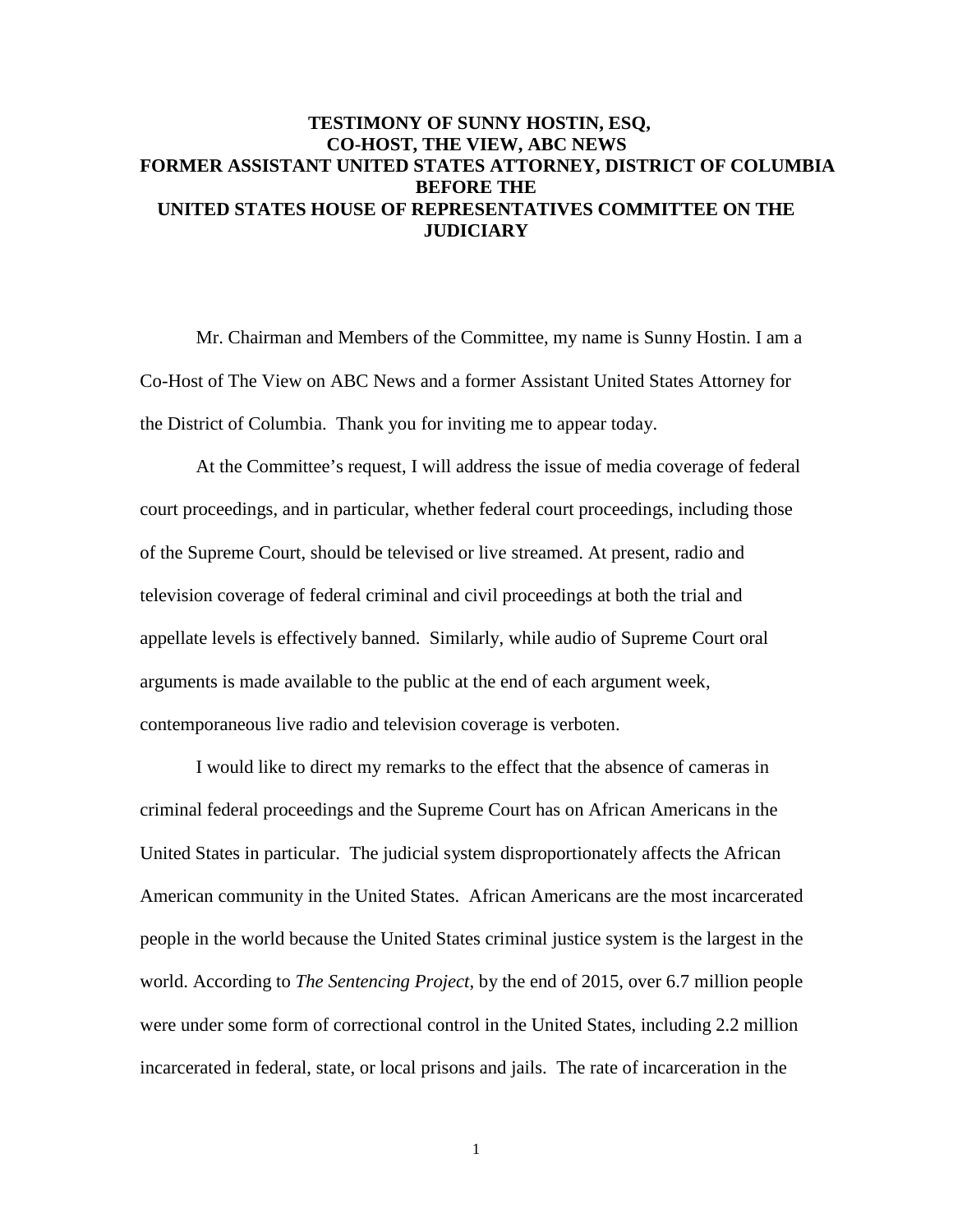United States dwarfs the rate of nearly every other nation. In this country, African Americans are more likely than white Americans to be arrested, convicted and receive lengthy prison sentences. African-American adults are 5.9 times as likely to be incarcerated than whites and Hispanics are 3.1 times as likely. As of 2001, one of every three black boys born in that year could expect to go to prison in his lifetime, as could one of every six Latinos—compared to one of every seventeen white boys. Disparities among women are less substantial than among men but are nevertheless prevalent. The United States in effect operates two distinct criminal justice systems: one for white people and one for people of color. *The Sentencing Project report submitted to the United Nations on Racial Disparities in the U.S. Criminal Justice System on April 19, 2018.*

Unsurprisingly, the vast majority of African Americans distrust the American judicial system disproportionately to other Americans and perceive it as unfair. *Pew Research Center, 2014*. *The Sentencing Project* found that the descriptors most often used by people of color to describe their own experiences with the justice system or the system in its entirety are "unfair, illegitimate, and excessive." People of color, not personally impacted by criminal justice policies, like myself, have family members who have been. In one national survey, half of African Americans reported having a close friend or relative who was currently incarcerated, in contrast to one out of ten white respondents. *Race and Punishment: Racial Perceptions of Crime and Support for Punitive Policies, Nazgol Ghandoosh, Ph.D. September 3, 2014.* Education does not lessen the fundamental distrust of the judicial system. In fact, more highly educated African Americans are more skeptical of the criminal justice system than their less-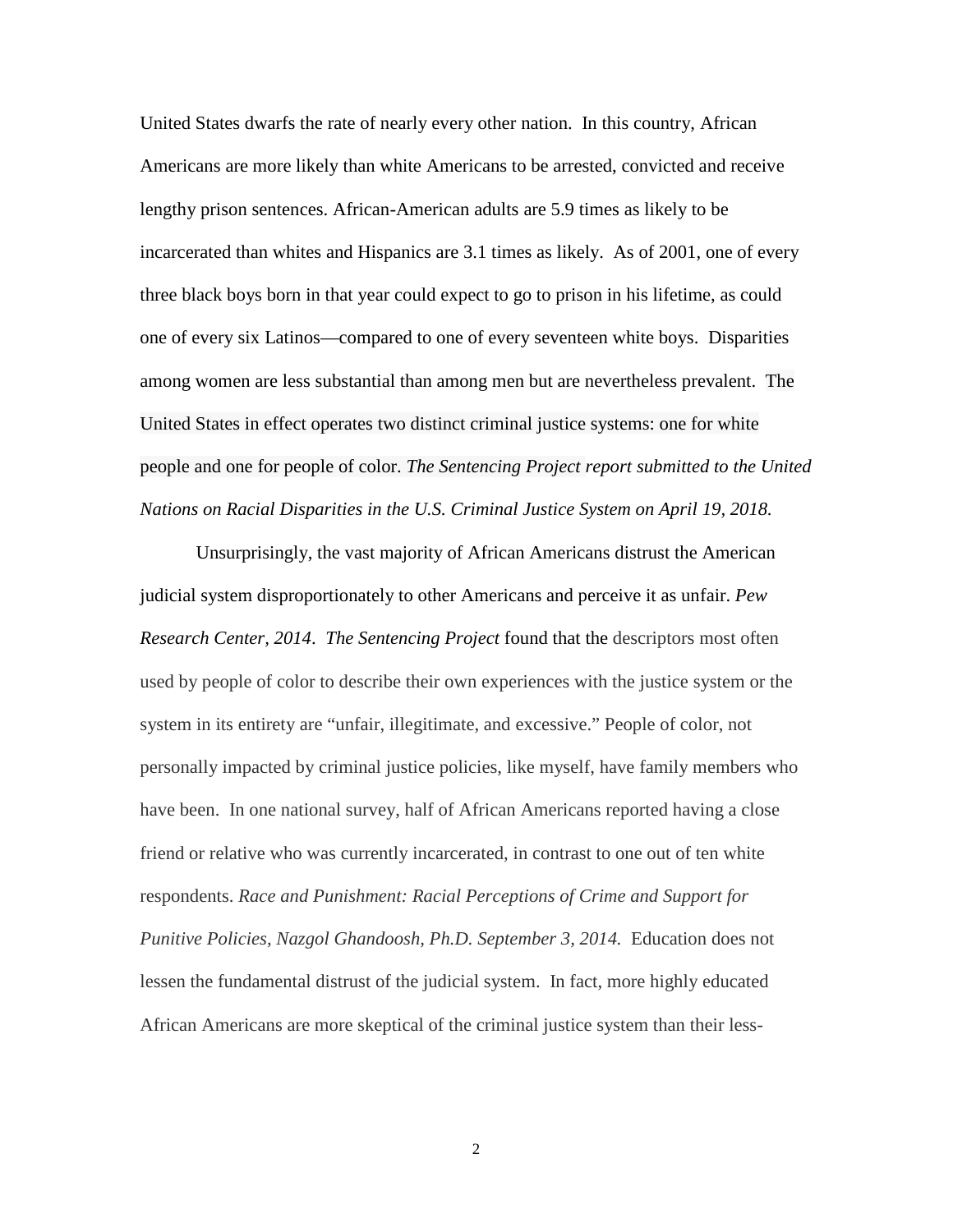educated counterparts. *Race and Punishment: Racial Perceptions of Crime and Support for Punitive Policies, Nazgol Ghandoosh, Ph.D. 9/3/14.*

African Americans, no different from most other Americans, learn about the intricacies of the criminal system through the news media; however, they consume media disproportionately than their white counterparts. African-American consumers continue to lead the consumption of content across multiple platforms, according to a recent Nielsen 2019 Diverse Intelligence Series (DIS) report on African Americans. Nielsen's *It's In The Bag: Black Consumers' Path to Purchase* report indicates that in the first quarter of 2019 African Americans spent more than 50 hours watching live and timeshifted television a week, over 10 hours more than the total population. According to Nielsen, African Americans watch 37% more television than any other demographic. African American consumers also are more likely to consume new media, spending more time consuming video on their smartphones as compared to the total population. Nielsen reports that African Americans spend nearly 30 hours a week on websites and apps on their smartphones, more than three hours more than all consumers as a whole. *African Americans are Leaders in Media Consumption, R. Thomas Umstead, September 15, 2019.*

There exists no better cure for fundamental mistrust and perceived illegitimacy of the judicial system than transparency of the courts that define it, including the highest court in the land. The right of the public to attend trials is critical in that regard and it has been upheld by the U.S. Supreme Court. This is consistent with the Founders' view of the Third Branch, a judiciary whose only power is judgment, the effect of which depends on the trust and confidence of the citizens it serves. To be sure, while they may have the right to see each and every federal and Supreme Court proceeding, no American is able to do so, a substitute for that level of judicial

3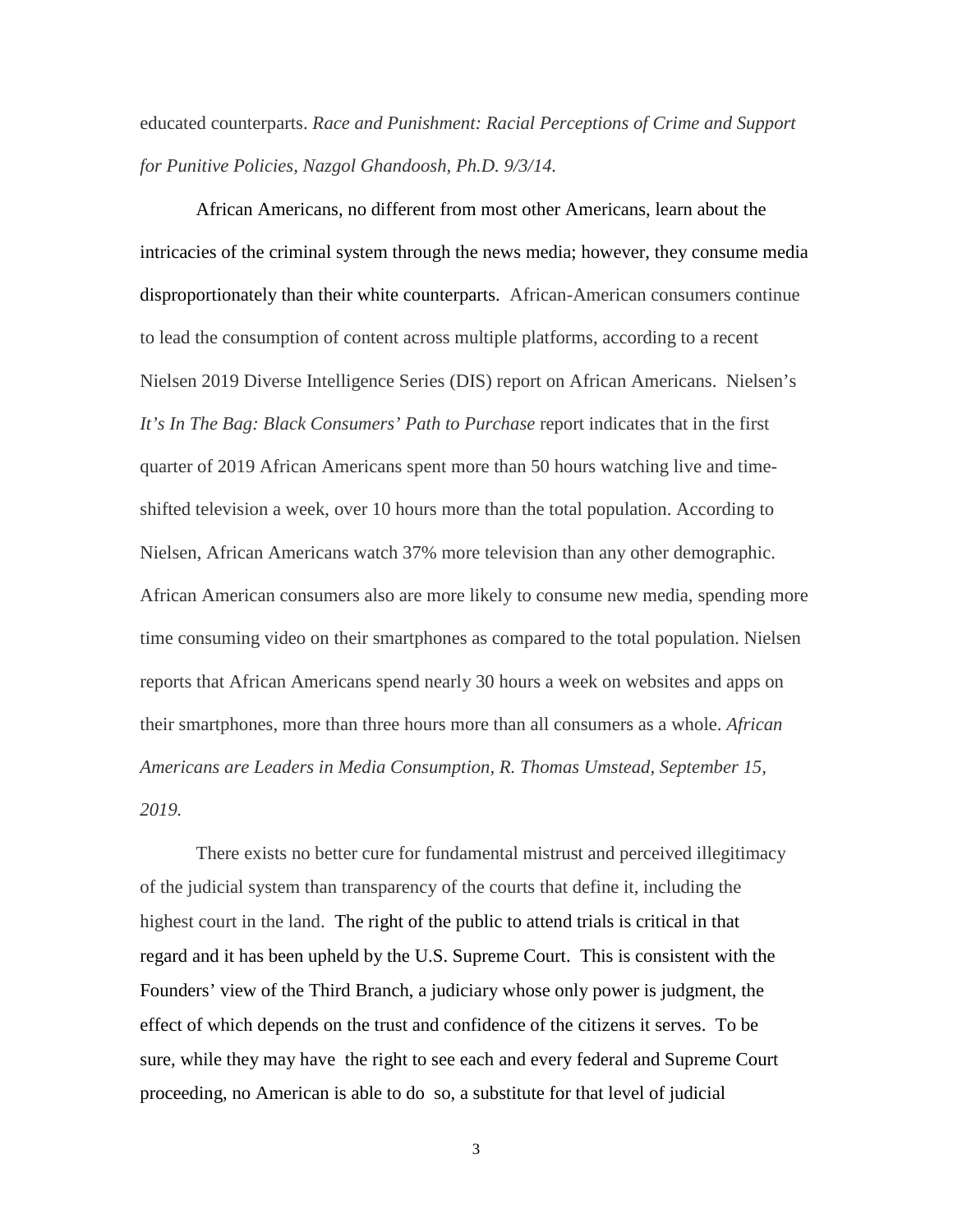transparency is necessary if the trust of those most affected by the justice system is to be acquired, restored and maintained. Televising or live streaming is, in my judgment, that substitute.

Supreme Court Justices seem to have had varying opinions on the propriety of having cameras in the courtroom. For example:

#### **Chief Justice John G. Roberts Jr.**

"We're going to be very careful before we do anything that might have an adverse impact."

*— Ninth Circuit judicial conference, July 13, 2006*

#### **Justice Antonin Scalia**

"Not a chance, because we don't want to become entertainment."

*— CNBC interview, Oct. 10, 2005*

### **Justice Anthony M. Kennedy**

". . .[T]elevising our proceedings would change our collegial dynamic. . . ."

*— House Appropriations subcommittee, March 8, 2007*

#### **Justice Clarence Thomas**

"... [S] ecurity is on the foremost of all our minds now since  $9/11$ ...."

*— House Appropriations subcommittee, March 8, 2007*

### **Justice Ruth Bader Ginsburg**

"A decision of this issue . . . should be decided after really pretty serious research and study. . . ."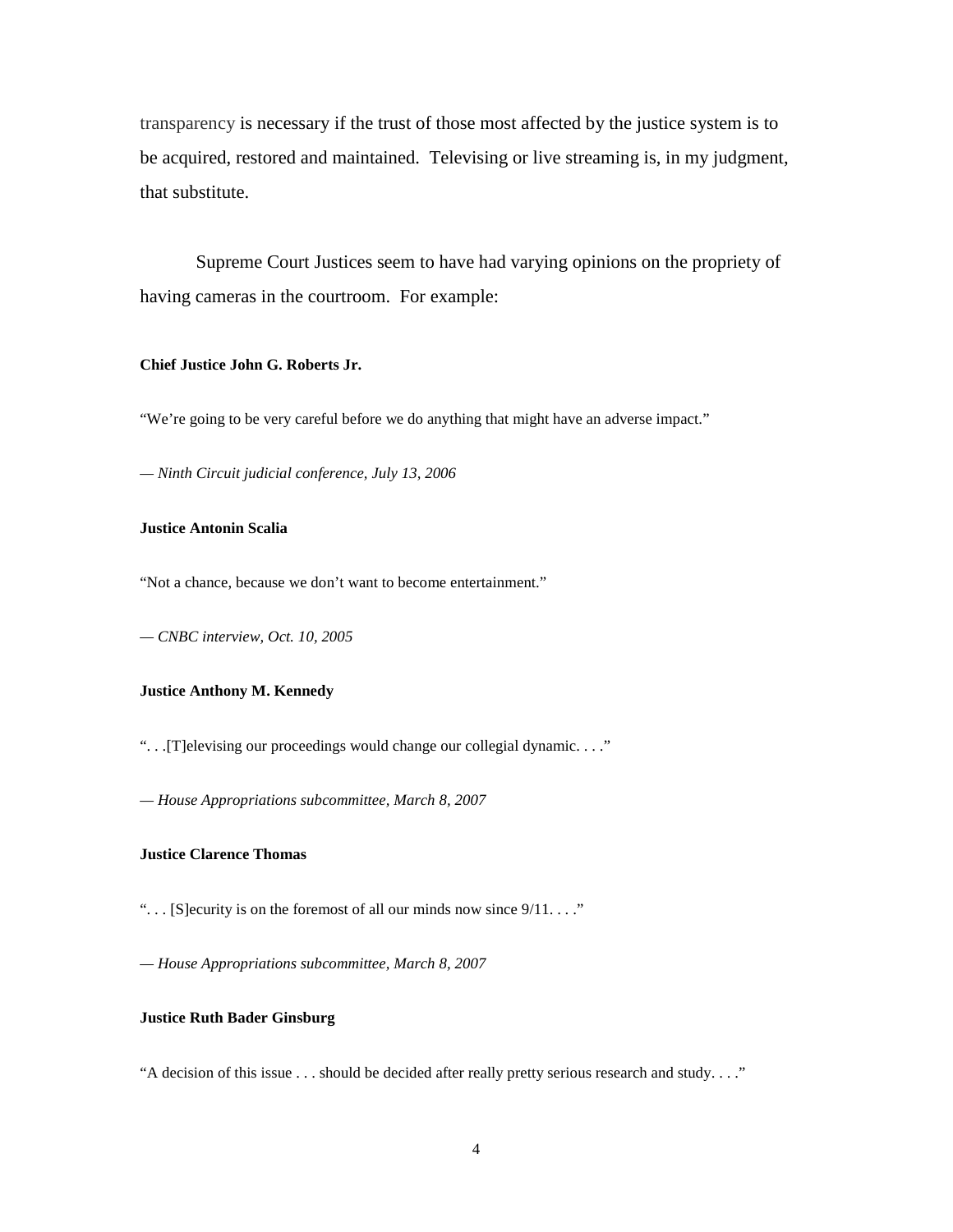*— American Bar Association panel, Nov. 10, 2005*

### **Justice Stephen G. Breyer**

". . . [A]t the moment, I think it's quite uncertain what the answer is."

*— Interview, C-SPAN, Dec. 4, 2005*

## **Justice Samuel A. Alito Jr.**

"I will keep an open mind despite the decision I took in the Third Circuit [in favor of permitting camera coverage]."

*— Confirmation hearing, Jan. 11, 2006*

### **Justice Sonia Sotomayor**

"I have had positive experiences with cameras."

*— Confirmation hearing, July 14, 2009*

## **Justice Elena Kagan**

"I think it would be a great thing for the institution, and more important, I think it would be a great thing for the American people."

*— Confirmation hearing, June 29, 2010*

Once on the Court, those opinions, if in favor of transparency have morphed into almost uniform opposition. Justices have given varying reasons for opposing transparency from a change in the camaraderie on the Court, misleading impressions of the Court, potential showmanship by the Justices and even the obstreperous presence of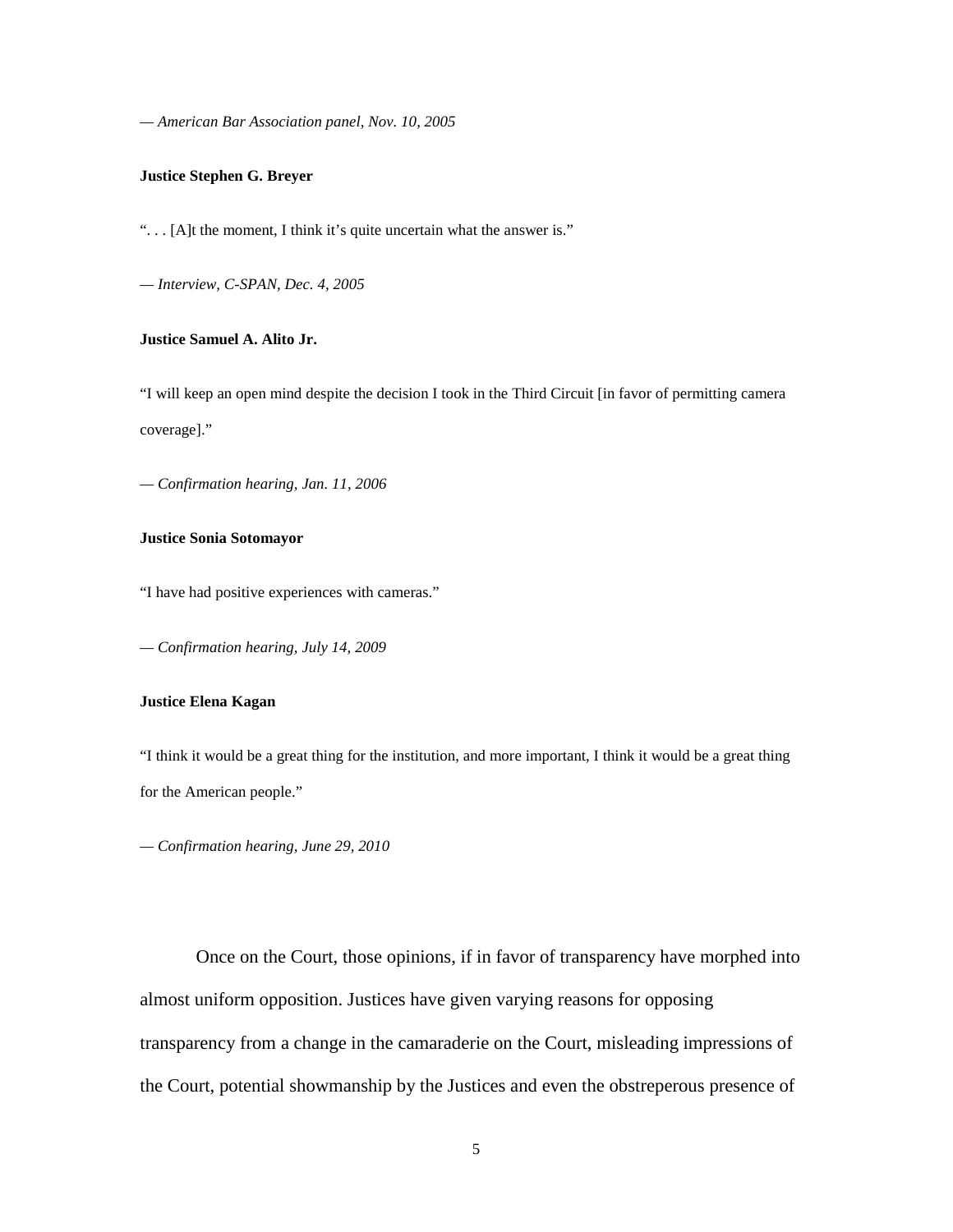cameras. Respectfully, none of these reasons is sufficient to override the public's constitutional right to access, in real time, to the proceedings of the highest court in our country, which is necessary to the rebuilding, and maintenance of trust in our criminal justice system. The experience of state court judiciaries, at least at the high court level, belies these rationalizations. Prior to becoming a prosecutor, I clerked for a judge of the Maryland Court of Appeals, Maryland's Supreme Court. That Court, in 2006, began videotaping and live streaming its oral arguments and other proceedings. Significantly, the first case live streamed was Conaway v. Deane, 401 Md. 219 (2007), involving same sex marriage. None of the parade of horribles occurred or has occurred since. Indeed, both judges and lawyers see the live streaming as an asset for the Court and the former Chief judge of that Court believes it contributes to the public's trust and confidence in the Court. I am not aware of any contrary view from any of the state courts that are live streaming their arguments.

Public access to a judicial proceeding must not be limited to seeing a report on television, often times distilled by a journalist without a legal background. As one of the only Afro-Latina journalists with a federal prosecutorial background, I am often tasked with interpreting complex legal issues and cases on television. I have experienced firsthand the confusion of the intricacies of the legal system and the desire to understand its complexities by communities of color. I have also seen networks in a rush to be first, get the law wrong, instead of getting it right. The Court's refusal to allow cameras has led to the very things the Justices fear - misinterpretation, distrust and confusion. In the hundreds of thousands of proceedings covered electronically across the country since 1981, to my understanding, there has not been a single case where the presence of a

6